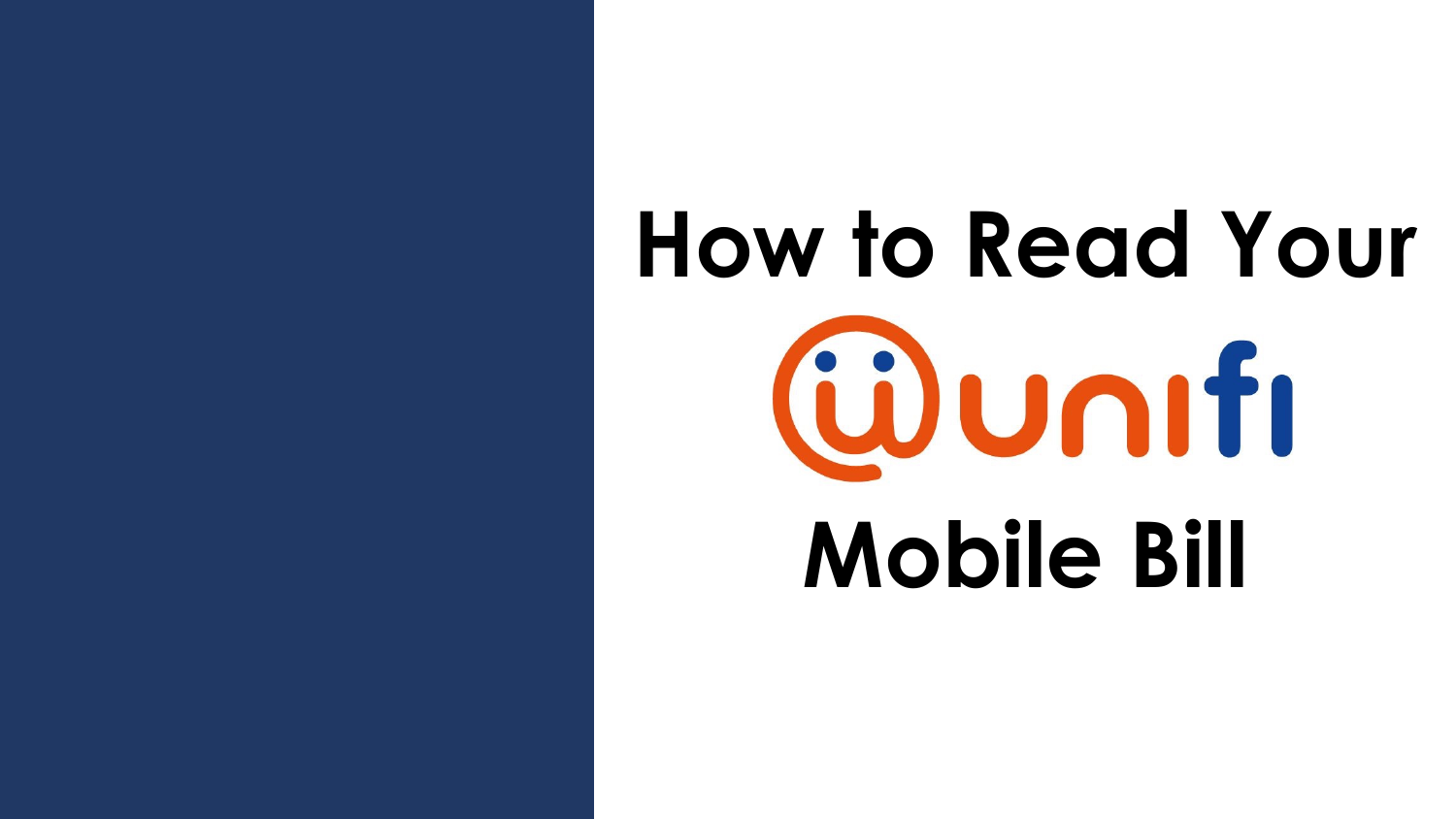

#### **1 Total amount to be paid**

This is the total amount that you are required to pay for this bill (including tax).

## **2 Account details**

Your account number, the date this bill was issued, bill number, credit limit and deposit amount you paid (if any).

## **3 myunifi app**

Download myunifi app from Apple App Store, Google Play or Huawei AppGallery for a seamless experience of making payment and viewing bills for unifi home. Simply click the icon to learn more. Please note that myunifi icon will be clickable when you view your bill on your device.

## **4 Charges summary**

Here, we will show the summary of all charges for this month, tax and remaining balance from previous month (if any).



Remaining balance from previous month (if any). **4.1**

List of this month's charges. **4.2**

### **Payment due date**

You need to make payment before the due date to avoid any service interruption. **4.3**



**7**

Information on JomPAY such as Biller Code and reference number.

**6 Billing address**<br> **1 Billing address**<br>
If you opt for bill delivery via post, your bill will be sent to this address. If you subscribe to TM eBill, your bill will be sent to your registered email address.

## **Bill message**

Message to highlight on your bill and payment matters.

## **Payment barcode**

**7 8** Use this payment barcode when you make payment over the counter or at kiosk.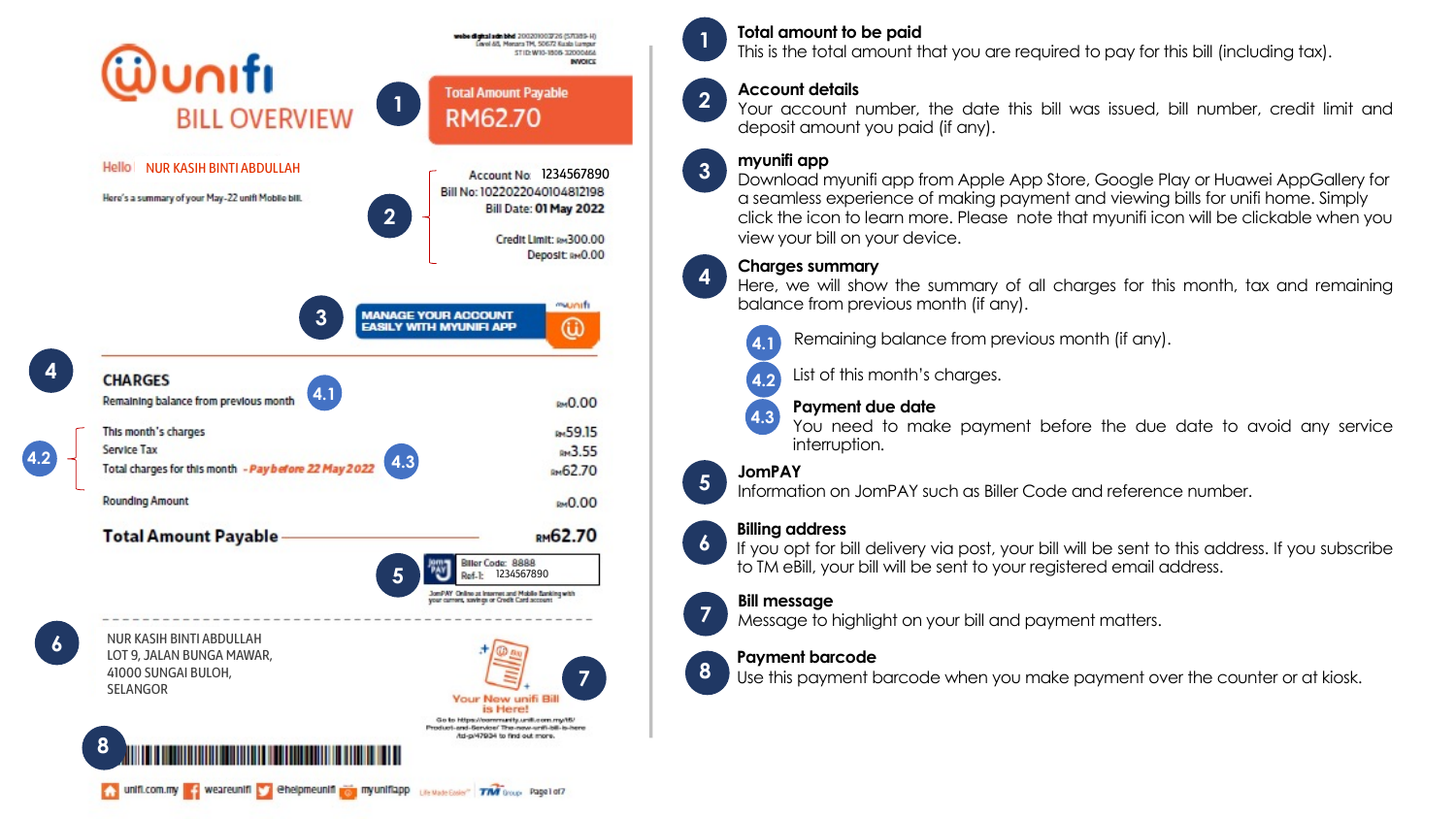## **YOUR DETAILED CHARGES**

**Account No: 1234567890** 



| Remaining balance from previous month |  |      |          |
|---------------------------------------|--|------|----------|
| Description                           |  | Date | Gross (R |

| <b>Previous Balance</b>                      | $\overline{\phantom{a}}$ | $\overline{\phantom{a}}$ | ٠ | 62.55    |
|----------------------------------------------|--------------------------|--------------------------|---|----------|
| <b>Payment</b><br><b>IPAY88 - AUTO DEBIT</b> | TV 04/2022               | -                        | ۰ | $-62.55$ |
| Sub Total:                                   |                          |                          |   | $-62.55$ |
|                                              |                          |                          |   |          |

Gross (RM)

#### Total: BMO.00

Tax (RM) Amount (RM)

(ü)unıfı Bill Date: 01 May 2022

| This month's charges   |       |                          |             |  |  |
|------------------------|-------|--------------------------|-------------|--|--|
| <b>Summary Charges</b> |       |                          |             |  |  |
| Description            |       | Gross (RM) Discount (RM) | Amount (RM) |  |  |
| <b>Monthly Charges</b> | 99.00 | $-40.00$                 | 59.00       |  |  |
| <b>Usage Charges</b>   | 0.15  | 0.00                     | 0.15        |  |  |
| Other Charges          | 0.00  | 0.00                     | 0.00        |  |  |

#### Total: BM59.15

|                          |                          |                                                |          | Ala carte                |
|--------------------------|--------------------------|------------------------------------------------|----------|--------------------------|
| Start Date               | <b>End Date</b>          |                                                |          | Amount (RM)              |
|                          |                          | 59.00                                          | 0.00     | 59.00                    |
|                          |                          | 40.00                                          | $-40.00$ | 0.00                     |
| -                        | ۰                        | 0.15                                           | 0.00     | 0.15                     |
| $\overline{\phantom{a}}$ | $\overline{\phantom{a}}$ | 0.00                                           | 0.00     | 0.00                     |
|                          |                          | 01/05/2022 31/05/2022<br>01/05/2022 31/05/2022 |          | Gross (RM) Discount (RM) |

#### **Remaining balance from previous month**

This section will show the balance from your previous bill and latest payment transaction/s as well as any bill adjustment for your previous bills.

#### **This month's charges**

**9**

**10**

We will display all charges for this month including monthly subscription fee, call plan, usage, one time charge and value added services. Charges displayed are not inclusive of tax.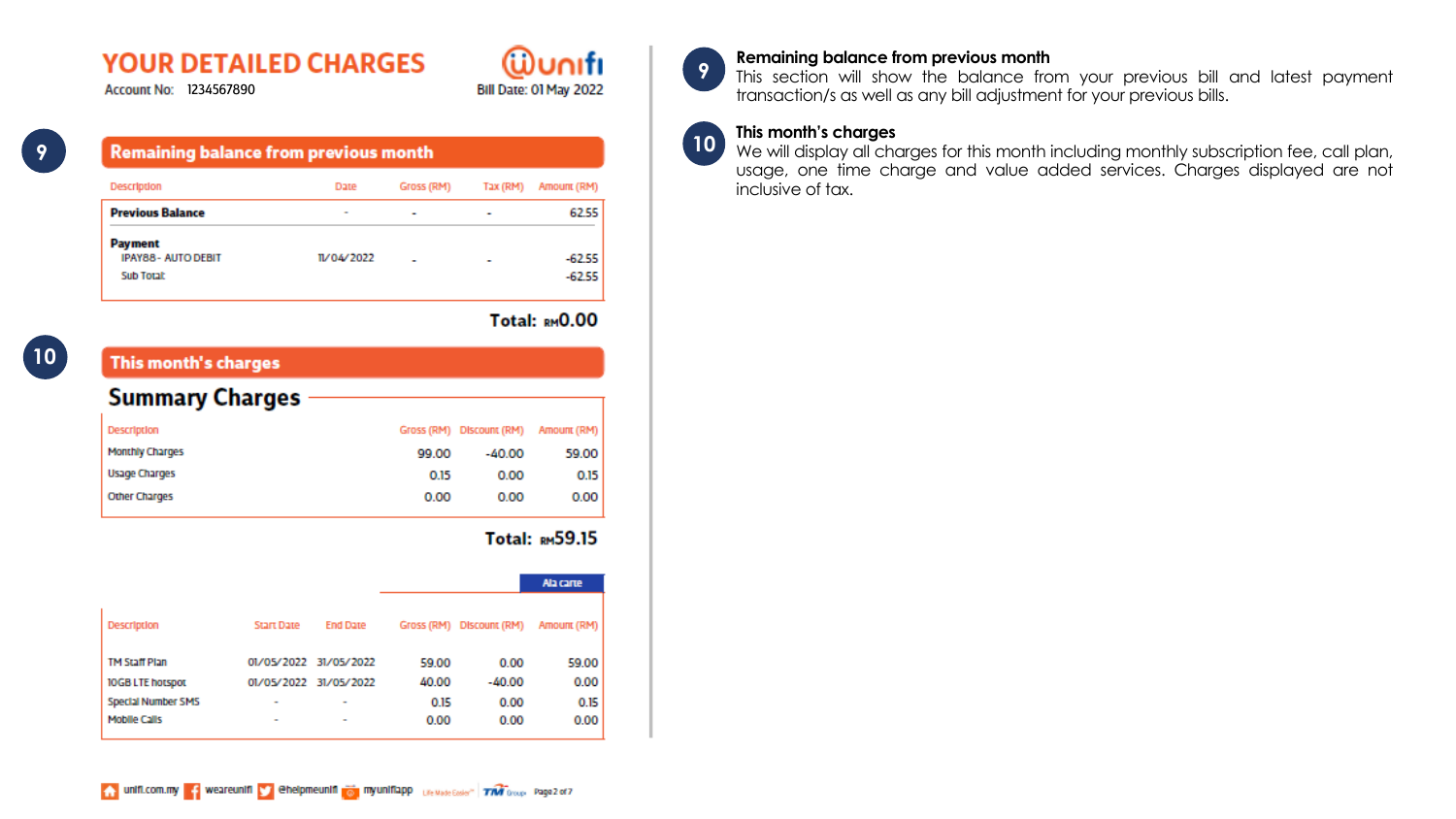## **YOUR DETAILED CHARGES**

**Account No: 1234567890** 

|                                                              |                                   |                          |                       |                          | Ala carte                 |
|--------------------------------------------------------------|-----------------------------------|--------------------------|-----------------------|--------------------------|---------------------------|
| Description                                                  | Start Date                        | <b>End Date</b>          |                       | Gross (RM) Discount (RM) | Amount (RM)               |
| <b>National Calls</b>                                        | $\overline{\phantom{a}}$          | $\overline{\phantom{a}}$ | 0.00                  | 0.00                     | 0.00                      |
|                                                              |                                   |                          |                       |                          |                           |
|                                                              | <b>TOTAL this month's charges</b> |                          |                       |                          | Total: RM59.15<br>RM59.15 |
|                                                              |                                   |                          |                       |                          |                           |
|                                                              |                                   |                          | Total Before Tax (RM) |                          | Total Tax (RM)            |
| <b>Tax Summary</b><br>Description<br><b>Service Tax - ST</b> |                                   |                          |                       | 59.15                    | 3.55                      |

ולוחנ

Bill Date: 01 May 2022

#### **Tax summary**

**Total tax summary**<br> **11** Total tax amount based on the total of this month's charges.

#### **IMPORTANT**

If you subscribe to multiple services/lines, detail charges for each service/line will be displayed in **This month's charges** section. **11**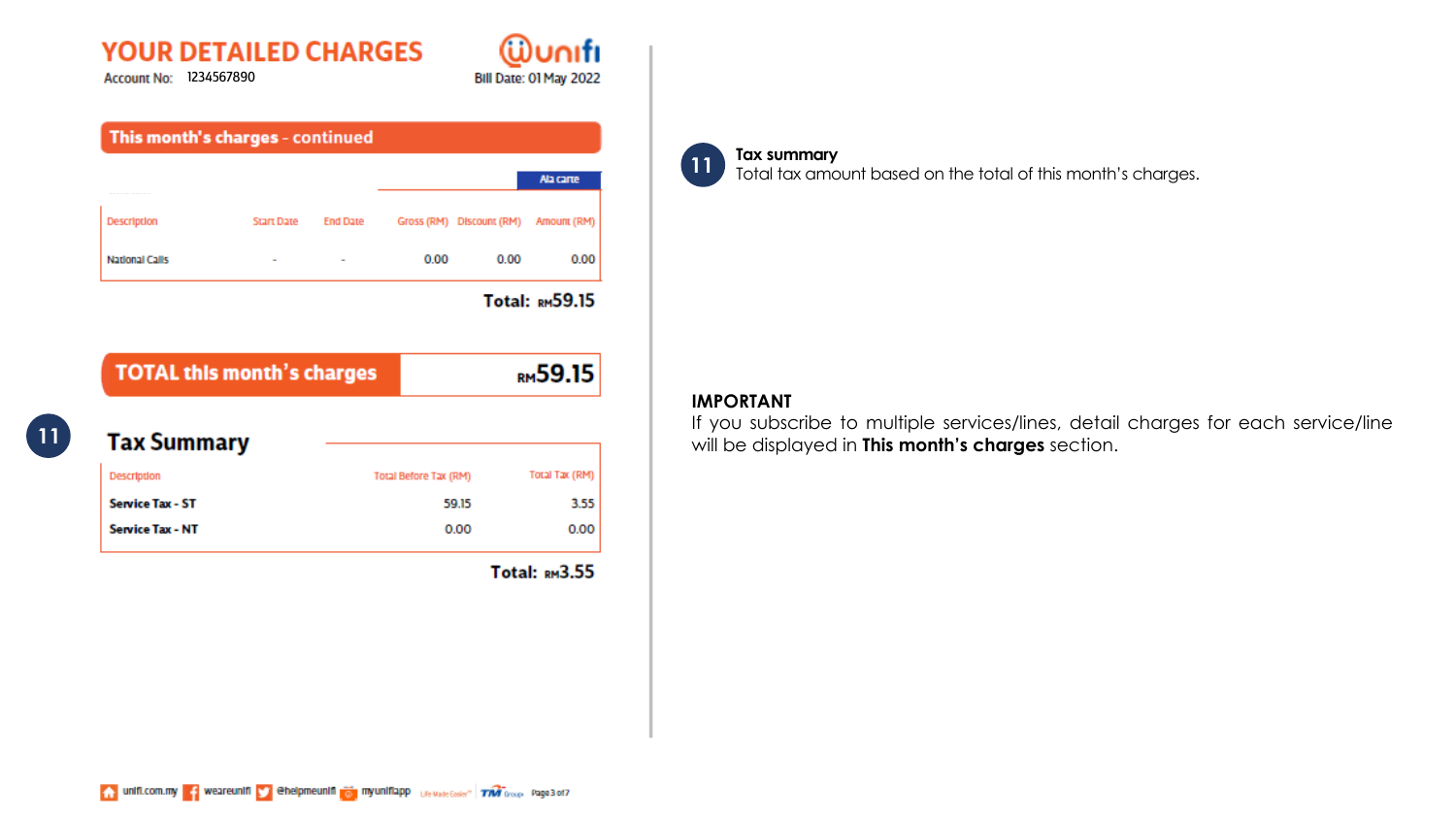# **USAGE/PURCHASE HISTORY**

**Account No: 1234567890** 

| umn               |  |
|-------------------|--|
| Date: 01 May 2022 |  |

RMO.00

RMO.00

Bill



# 01110000901

**Calls Usage** 

**Mobile Calls National Calls** 

## **13**

## **Details on call usage**

| <b>Mobile Calls</b>   |          |                  |                 |                 |             |
|-----------------------|----------|------------------|-----------------|-----------------|-------------|
| Date                  | Time     | <b>Called To</b> |                 | Duration        | Amount (RM) |
| 29/04/2022            | 21:55:18 |                  |                 | 00:00:55        | 0.00        |
| <b>Total</b>          |          |                  |                 |                 | 0.00        |
| <b>National Calls</b> |          |                  |                 |                 |             |
| Date                  | Time     | <b>Called To</b> | Location        | <b>Duration</b> | Amount (RM) |
| 22/04/2022            | 16:38:19 |                  | <b>SG PLONG</b> | 00:00:32        | 0.00        |
| <b>Total</b>          |          |                  |                 |                 | 0.00        |

#### **Call usage summary**

**12** Summary of call usages related to service number/ID. If you have multiple service/line, usage summary will be displayed according to the service number/ID.

## **<sup>13</sup> Details on call usage**

Itemised bill such as date, time, phone number, call destination, duration and amount. It will also be segregated by call type such as National, Mobile, International and Special Numbers/Others.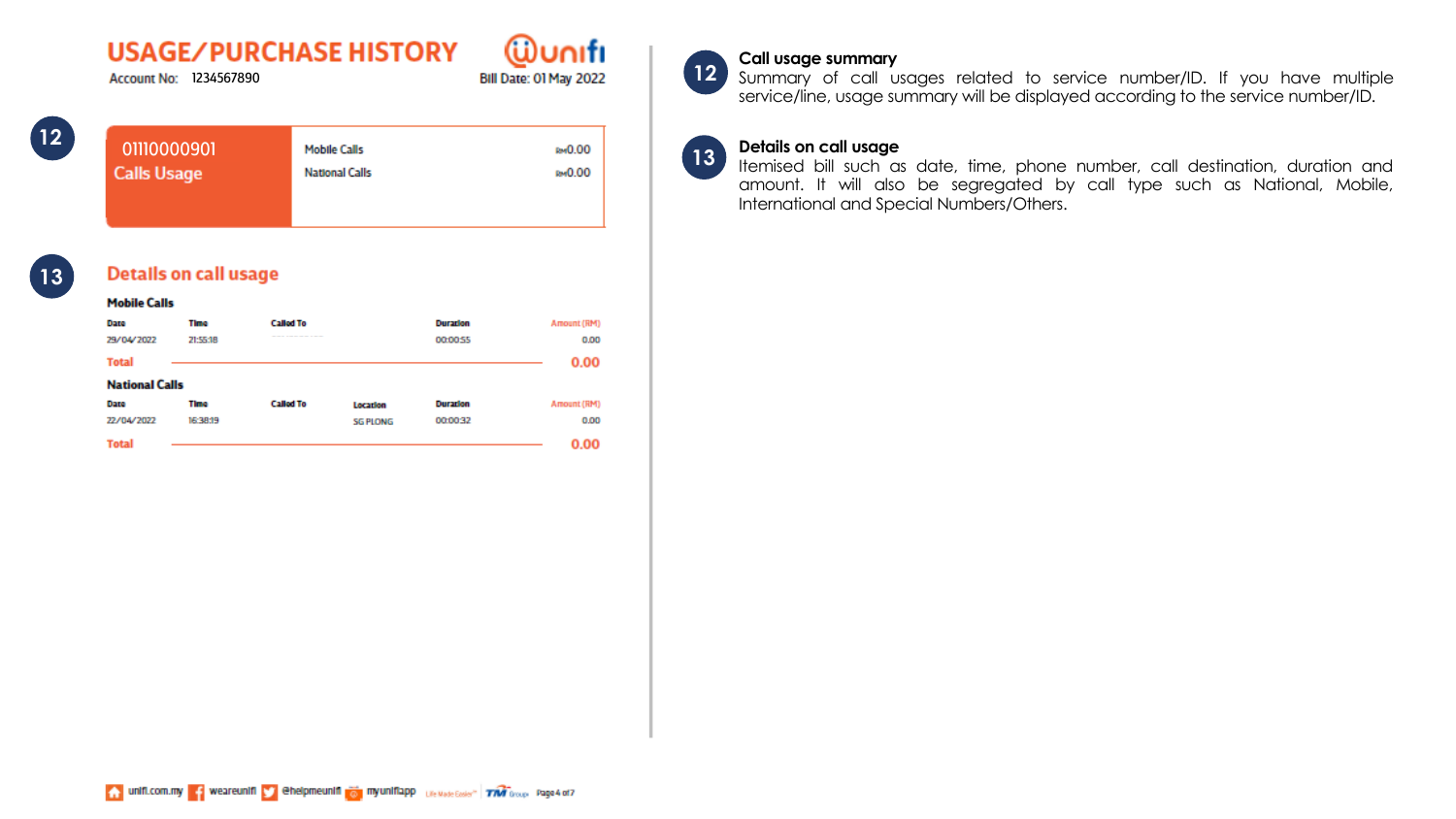# **USAGE/PURCHASE HISTORY**

**Account No: 1234567890** 



| $\overline{14}$ | 01110000901<br><b>SMS Usage</b> | <b>Special Number SMS</b> | вн0.15 |
|-----------------|---------------------------------|---------------------------|--------|
|                 |                                 |                           |        |

## **15**

#### **Details on SMS usage**

#### **Special Number SMS**

| Date         | Time    | <b>Number Messaged</b> | Amount (RM) |
|--------------|---------|------------------------|-------------|
| 06/04/2022   | 1315:54 | 6066555                | 0.15        |
| <b>Total</b> |         |                        | 0.15        |

#### **SMS usage summary**

 $(14)$ Summary of SMS usages related to service number/ID. If you have multiple service/line, usage summary will be displayed according to the service number/ID.

## **<sup>15</sup> Details on SMS usage**

Itemised bill such as date, time, phone number and amount.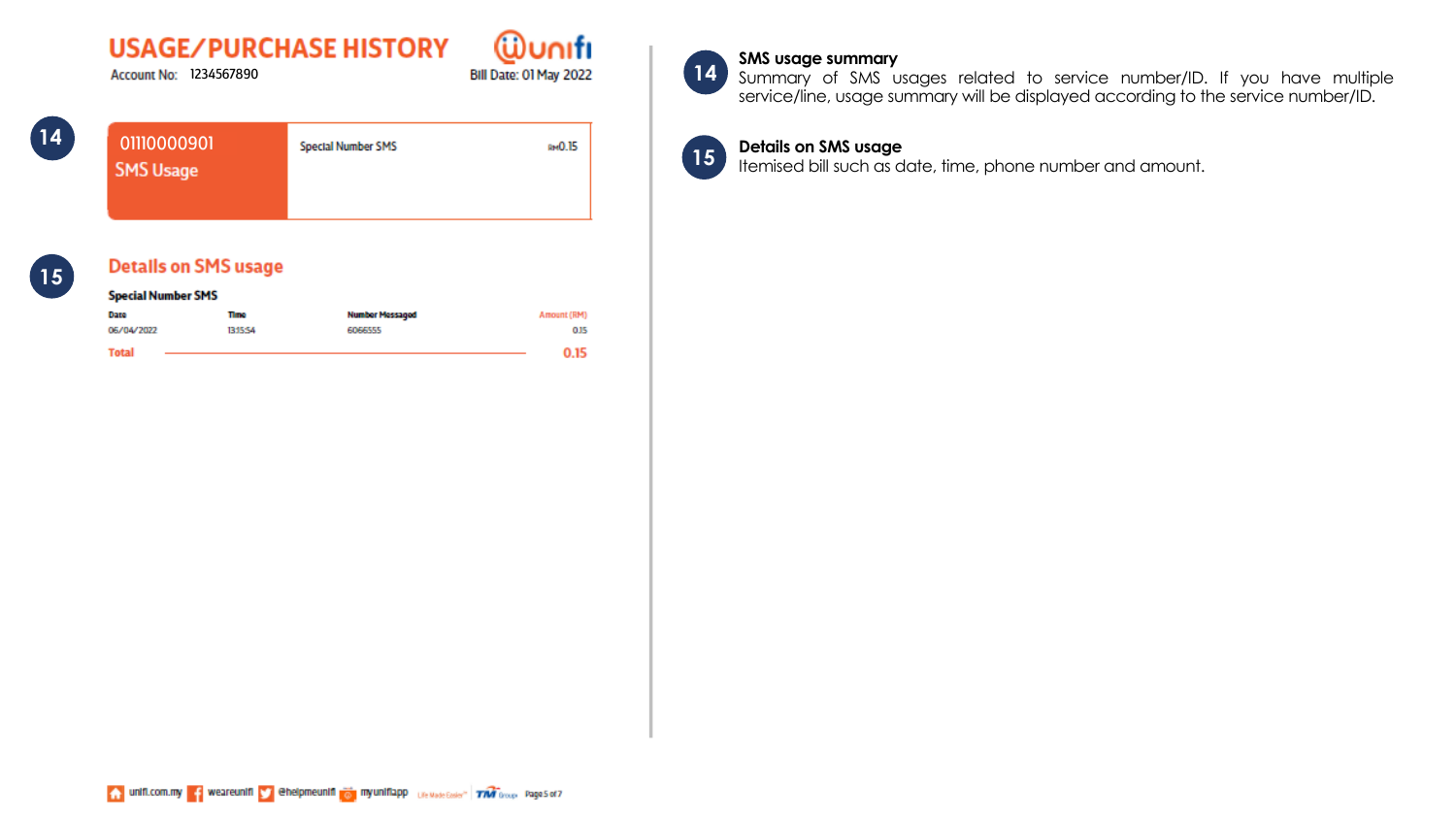

#### **unifi Rewards**

**16**

**18**

**19**

This section will display unifi Rewards details. Click the link provided and you will be directed to unifi Rewards page. This function will be clickable when you view your bill on your device.

## **17 Payment channels**<br>This is the list of pay

This is the list of payment channels that you can choose from to pay your unifi bills.

#### **Promotion banner**

You can find our latest promotion and product offerings here. Click the banner and you will be directed to the promotional site. Promotion banner will be clickable when you view your bill on your device.

#### **Contact us**

You can contact us at any time via these platforms. Click on the link or icon and you will be directed to the sites. This function will be clickable when you view your bill on your device.